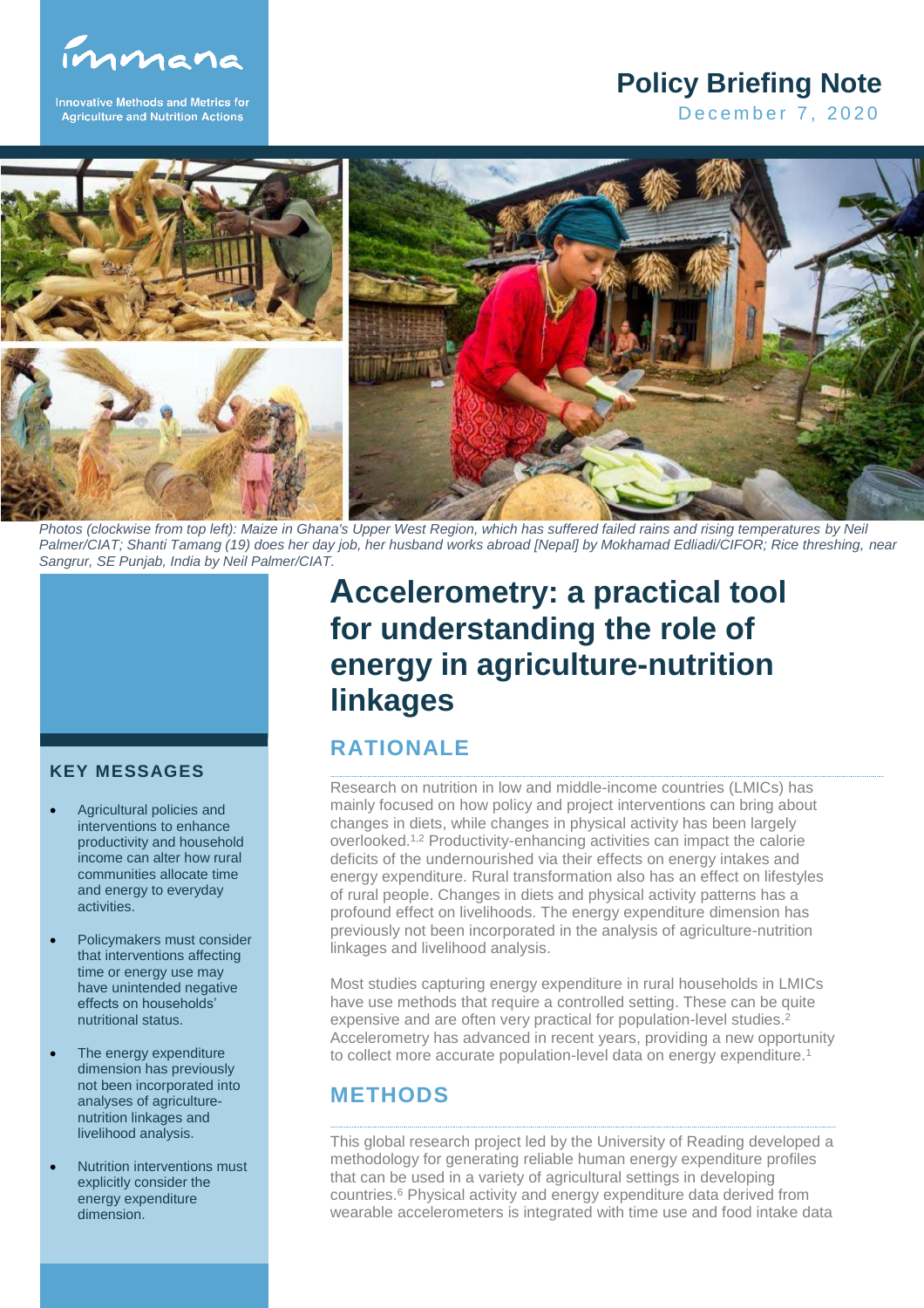

**Innovative Methods and Metrics for Agriculture and Nutrition Actions** 

# **Policy Briefing Note**

December 7, 2020



*Figure 1. Predicted energy and time ratios for men and women in India and in Nepal by type of activity, gender and season. Notes: Agricultural seasons are numbered as 1 = land preparation, 2 = seeding and sowing, 3 = land maintenance, and 4 = harvesting. 4*

#### **KEY FINDINGS**

- Accelerometers offer a noninvasive tool for obtaining energy expenditure data in freeliving populations in lowand middle-income countries.
- Men and women both participate in productive work in rural farm households, including crop production and livestock maintenance.
- Productive work accounts for most energy expended by both men and women, while reproductive work accounts for the smallest share.
- **Drudgery reduction in rural** communities in LMICs has the potential to significantly improve nutritional status.
- **Effects of drudgery (energy** use intensity) reduction vary by gender and sociodemographic characteristics.
- Bringing together time-use and energy expenditure profiles provides a better understanding of changes in rural livelihoods.

from household and individual surveys in rural settings. The research was carried out in Ghana, India, and Nepal with 120 participants wearing an adapted accelerometer throughout the day for four non-consecutive weeks across an agricultural season.

## **POLICY AND PROGRAMMING INSIGHTS**

The data and methodology developed through this study generated insights into (1) the energy expenditure patterns of rural households and (2) the gender-differentiated intra-household labour and time allocation associated within an agricultural cycle. Such insights are critical for the design of nutritionally-sensitive agricultural interventions. We briefly discuss findings from this research and outline the policy areas and programme interventions that should be addressed.

#### **Reducing drudgery and improving rural welfare<sup>3</sup>**

Our results show that drudgery reduction can have large effects on human energy (calorie) requirements, with an hour of drudgery reduction reducing energy requirements by 11-22% for men and 13-17% for women in Ghana and India. Implications for policy and programming are:

- The substitution of less intense for more intense activities can have large effects on human energy (calorie) requirements;
- Labour-saving interventions have the potential for significant impact on calorie adequacy, even without improvements in food;
- There may be strong case to be made for provision of rural infrastructure on the basis of how they affect energy expenditure and consequently, nutrition outcomes;
- Interventions must be designed to broaden choices that allow improvements of nutrition status through changing physical activity patterns;
- Effects of drudgery reduction vary by gender and socio-demographic characteristics, and these factors must be considered in the promotion of new agricultural technologies.